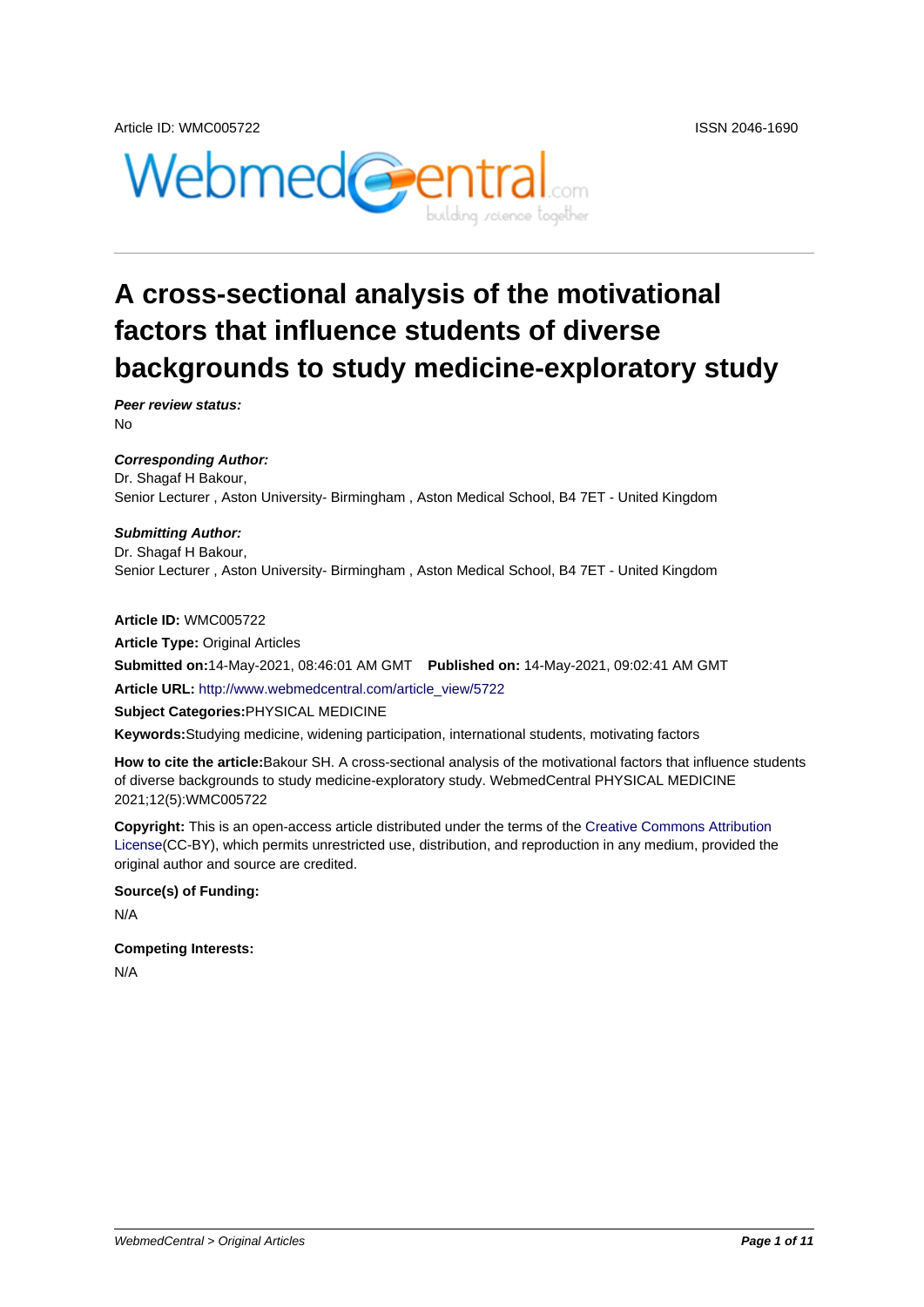# **A cross-sectional analysis of the motivational factors that influence students of diverse backgrounds to study medicine-exploratory study**

**Author(s):** Bakour SH

## Abstract

## **Background**

Students apply to study medicine with intrinsic motives of genuine interest and sheer passion about the subject (intrinsic motivation) or external motives such as status, or family endorsement (controlled motivation). Pertinent to the motivation; intrinsic versus controlled motivation, students' adaptation to the course, performance and accomplishment may differ.

This study was conducted in one of the UK medical schools, aiming at exploratory study to identify factors motivating students from diverse widening participating background WPS to study medicine in comparison with their counterpart International students (IS).

## **Design**

A quantitative cross-sectional questionnaire-based analysis.

## **Setting**

The study was conducted in one of the UK medical school, for obtaining the degree of Postgraduate Diploma Education for Health Professionals from University of Birmingham.

### **Participants**

A total of 69 students; 20 WPS and 49 IS were involved.

### **Methods**

Questionnaires were disseminated to students electronically addressing their demographics of age, gender and ethnicity; and analysing their motivating factors to study medicine.

### **Results**

Among the list of 6 motivating factors,  $\hat{a} \in \hat{f}$  financial stability/employability' was the only one that showed:

1. a statistically significant difference (p< 0.05) between the responses of the older students (median value= 3) and the younger students (median value= 2), Mann-Whitney U= 42.5.

2. and a statistically significant difference (p< 0.05) between the responses of IS (mean value= 2.2) and WPS (mean value=  $1.58$ )  $t(30)$ = 2.06. For all other motivating factors, no statistically significant differences were observed among any of the studied groups.

## Discussions and Conclusions

When asked about motivating factors to study medicine, older and international medical students were significantly more motivated by  $\hat{a} \in \hat{f}$  inancial stability/ employability'; compared to the younger and WP students respectively.

## Introduction

## **Background**

There remains a substantial shortage of healthcare professionals across the continents. Historically, medical students have come predominantly from wealthy background (Steven et al. 2016). To widen the access to medicine from diverse social backgrounds, medical schools set up various Widening Participating WP entry programmes. According to Gorard and Smith (2007), WP in higher education $\hat{A}$  is a  $\hat{a} \in \hat{A}$  rerm usually assigned to activities and interventions aimed at creating a higher education system that is inclusive of all, including students who might not otherwise consider higher education, or who may be discouraged by cultural, socioeconomic or institutional barriers'.

Studies (Curtis et al. 2014; Garlick et al. 2008a, 2008b;) have shown that students from WP programmes who pass through the admission process successfully, perform as well as their counterpart who are admitted via the conventional direct entry route. According to these studies.

According to Goel et al. (2018) motivation is defined as the process that initiates, guides, and maintains goal-oriented behaviours. A strong predictor for performance of any student is the motivation or drive from within oneself (Kusurkar et al. 2011). Understanding motivation is therefore essential in medicine because a motivated individual is willing to deploy and keep up the effort to provide good-quality health services. Brissette and Howes, (2010) stated that motivation to study medicine strongly relates to the student's three basic psychological needs for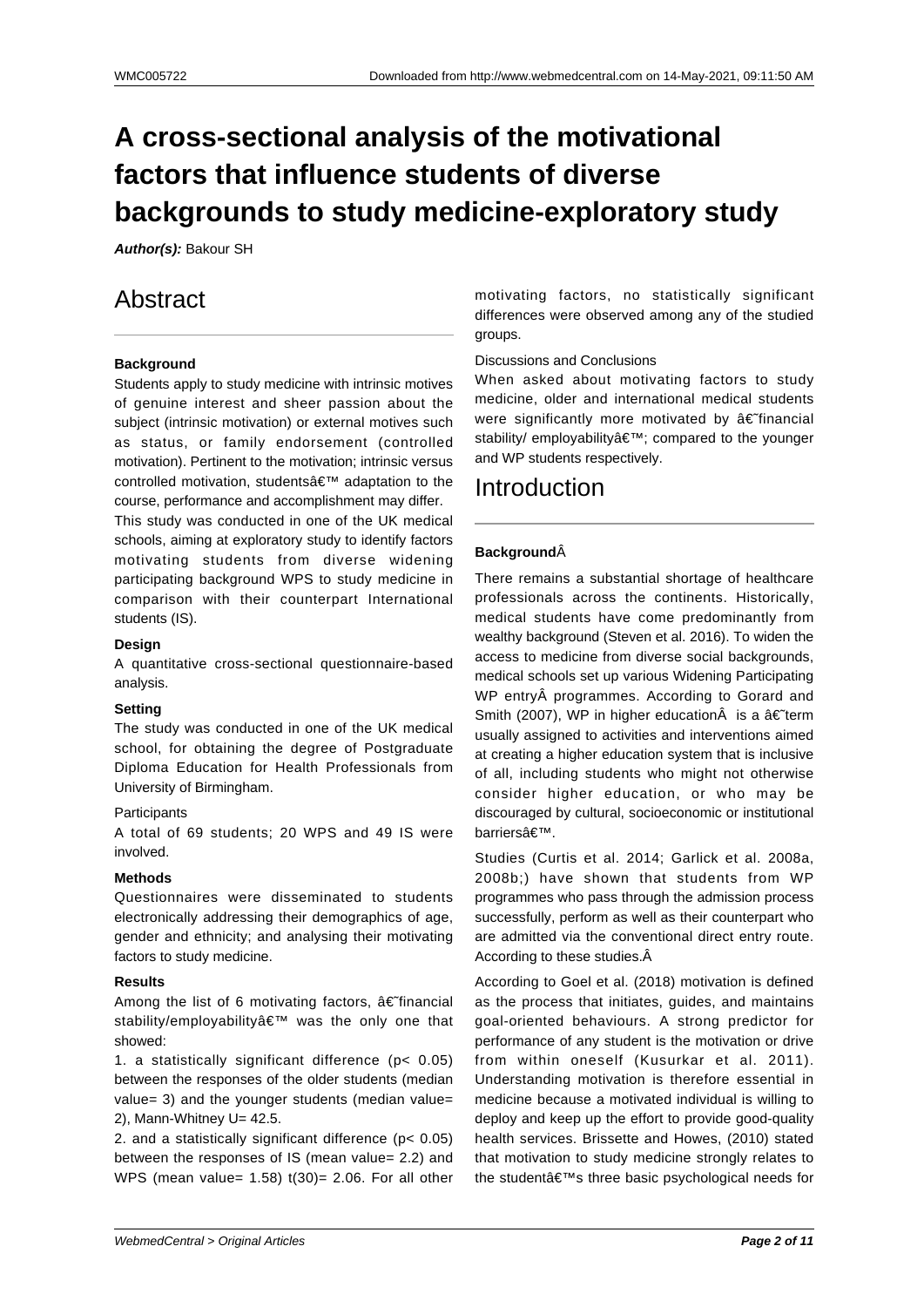competence by providing challenge (Harter, 1978; White, 1963), autonomy by involving choice (Ryan and Deci, 2000), and relatedness of belongingness to medicine (Baumeister and Leary, 1995; Reis, 1994). These three needs when satisfied do enhance self-motivation and mental well-being $\hat{A}$  in general. On the contrary when ignored, the self-motivation and well-being will be crippled. The satisfaction of these three basic psychological needs, has been highlighted as a predictor of individuals $\hat{a} \in \mathbb{M}$  optimal growth and development in various life sectors: healthcare, education (students), and sport (Deci and Ryan, 2008; Vansteenkiste et al. 2005).

Students enter medical study with a variety of motives.! These could be stemming out from internal satisfaction in helping others, interest in sciences of human biology, amusement by intellectual challenges, all of which can be categorised as "intrinsic motivation;" (Ryan and Deci, 2000). On the other hand, motives could be externally controlled by factors such as interest of financial rewards, social status, or cohesion from parents, family, or peers which can be categorised as "controlled motivation" (Ryan and Deci, 2000; Vansteenkiste et al. 2006). These motivations are crucial in predicting how much effort student are intended to inject in their medical study (Price at al. 1994; Vaglum et al. 1999). For example, students studying because of genuine interest in the subject (intrinsic motivation) would exhibit different type of study behaviour as compared to students who are studying because of parental pressure or prestige (controlled motivation) (Deci and Ryan 1985; Ryan and Deci, 2000). Students may combine the two intrinsic and controlled motivations. This combination may result in a unique profile among students (Vansteenkiste et al. 2009). Â Studying motivation would provide rich observations on how they intersect with each other which could be a subject for another study.

#### **Theoretical conceptual framework:**

In 1977, Deci and Ryan, (1985) introduced the †Self-determination Theorv' SDT that toppled the then dominant belief that the best way to encourage humans to perform tasks is to  $a \in \tilde{c}$  reward their $\hat{A}$  behaviour $\hat{a} \in \mathbb{M}$ . The SDT can eloquently clarify the concept of various motivational factors. Deci and Ryan distinguished between two different types of motivation: intrinsic and extrinsic based on the origin of the motivation (Ryan, and Deci, 2000; Deci and Ryan, 2000). An individual can be intrinsically motivated for a goal in life hence â€~autonomous/self-determined' motivation; and extrinsically motivated when one engages with an

activity for an external reward/force hence â€~controlled' motivation. SDT introduced the taxonomy of "autonomous" versus "controlled" motivation (Vansteenkiste, 2004).

SDT proposes that extrinsic motivation can vary in its relative autonomy (Deci, Connell, and Ryan, 1989; Vallerand et al., 1997). For example, students who select to study medicine because of parents' endorsement and those who capture the value of medicine as a career are both extrinsically motivated. Both examples involve intentional career planning rather than enjoyment, yet the former example of extrinsic motivation entails control by external force, and the latter reflects some form of personal choice, $\hat{A}$  hence they $\hat{A}$  vary in their relative autonomy. Â In this manner extrinsic motives do not always refer to demotivating factor.

Compared to controlled motivation, literature shows that autonomous motivation results in enhanced deep learning (Ratelle et al, 2007; Grolnick and Ryan, 19987) elevated achievement (Boggiano et al. 1993; Soenens and Vansteenkiste, 2005), better well-being and decreased drop-out (Vallerand et al. 1997; Hardre and Reeve, 2003). Therefore, intrinsic motivation is the desired type of motivation that is essential to thrive throughout life (Csikszentmihalyi and Rathunde, 1993). Nurturing these inherited potentials requires supportive $\hat{A}$  environment. $\hat{A}$  Factoring this into designing medical courses would aid organisations to improving the educational outcomes.

#### Aim of the study  $\hat{A}$

The aim of this study was to investigate the various motivational factors that underpin students $a \in \mathbb{N}$ selection to study medicine.

This study was conducted at a medical school in the UK that offers a WP entry programme. 20 additional places were ring- fenced for local WP students (WPS) from disadvantaged socio-economic background applying to study medicine via the 2018 Widening Participation Students' entry route. The revenue generated from the fee-paying International Students  $(IS)$  is used to  $\hat{A}$  subsidise  $\hat{A}$  the study cost of small number of local WPS who successfully completed the school selection process. To achieve the correct finance, Â 49 IS and 20 WPS were admitted via the required 2018 school selection process resulting in this unique make-up of students in the 2018 cohort admission. This unique make-up of the study sample gave the justification to conduct this study on exploratory bases.

The study will produce a comparison of the prevalence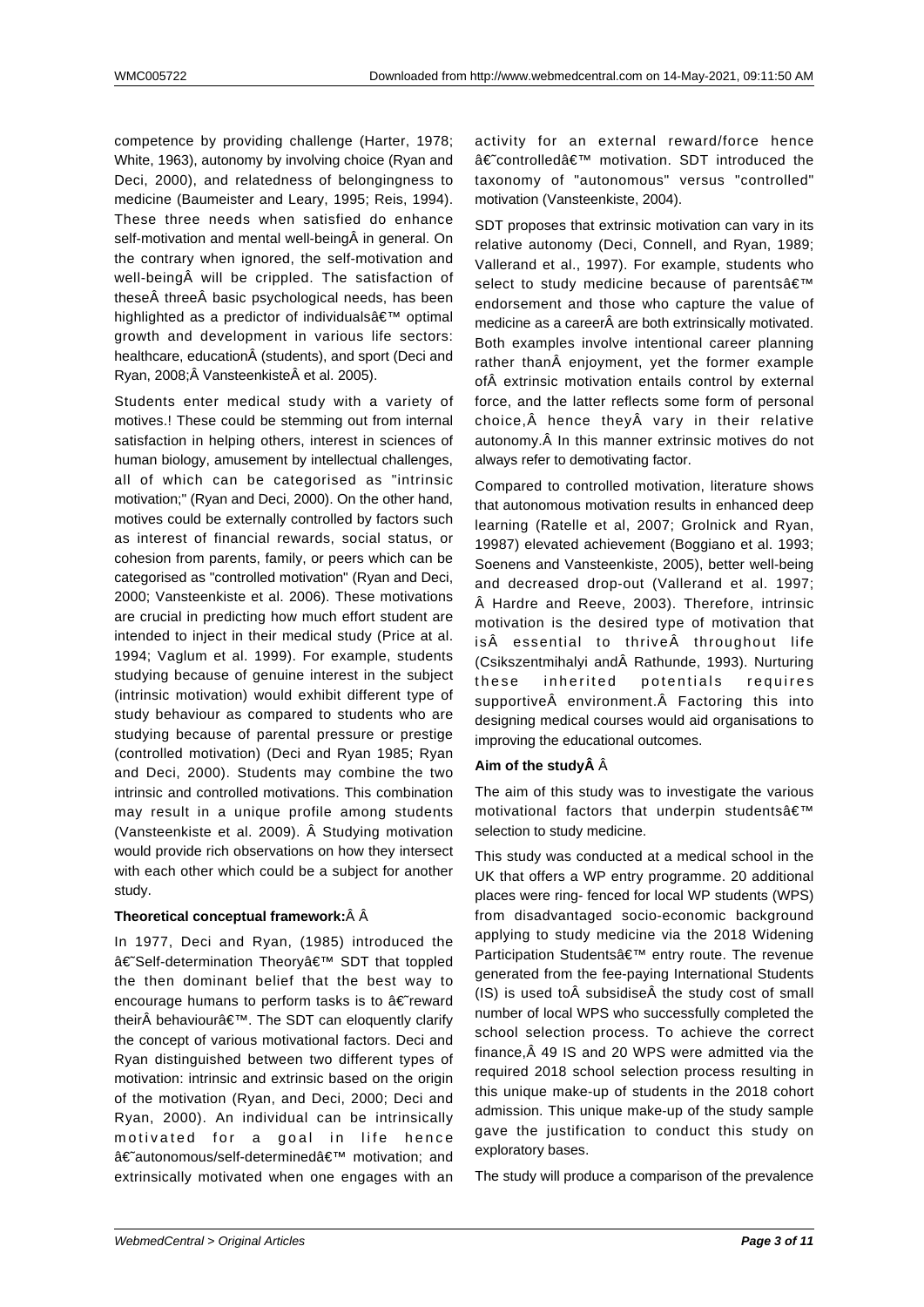of the set of motivating factors to study medicine between the two study groups: the local WP students and the international students in their first year of the medical course. To my knowledge, no previous study has examined motivational factors to study medicine in a similar set up to this unique one. Â

For medical schools, the data around what motivates students to choose to study medicine is important to inform their selection process around admitting the right caliber students who are applying to medicine for the right motive reasons. There is some evidence (O'Neill et al. 2013;Â Stegers-Jager et al. 2015) that accurate selection of the right caliber students improves quality of patients' care later when they become graduates. The outcome of this research would provide schools with better understanding of the motives of students from different background to apply to medicine, in order to refine the admission process towards admitting the potentially good tomorrows $\hat{a} \in \mathbb{T}^M$ graduates. However, understandably more research is needed before consolidating the results into an effective recruitment measure.

## Research questions:Â Â

The study aimed to answer the following questions:

- 1. what are the motivating factors that influence students to study medicine; and how are these motivations classified according to SDT: Intrinsic and controlled motivations.
- 2. Do these motivating factors differ for students of diverse backgrounds?

## **Research designÂ**  $\hat{A}$

**Study's sample and setting** All the first-year students of the medical course at a University in the UK were included in this study. The study was conducted mid-2019. The research questions were addressed by conducting a quantitative cross-sectional survey. Data was collected by mean of a structured questionnaire distributed to the respondents. It is expected that the †retrospective ' responses of the students in their first year, recalling what has motivated them to study medicine, would be the closest to the admission time when motivating factors were prospectively inspiring them to apply to medicine. If the study was to run later-on the course, students' experiences would have changed their ranking of the motives compared to the start of first year.

## **Participants**

A total of 69 students; 20 WPS and 49 IS were involved.

## **Methods**

Questionnaire was disseminated to students electronically addressing their demographics including age, gender and ethnicity, and their motivating factors to study medicine. Â Â

## **Ethical Considerations**

The School Ethical Approval Panel of Research in Medical Education was established after this study began. Before this panel came into existence, the School process of obtaining ethical approval was followed. This involved submitting, to the School Programme Executive Committee, the completed Ethics Form that was reviewed and approved by the taught Diploma Course ethical committee (Appendix 1). The Students' Information email with a link to the questionnaire (Appendix 2) was also submitted with the Ethics Form. Â To make sure that we complied with the rules laid down by the Declaration of Helsinki, the Students Information email included explanation that the participation in the study was voluntary, there was guarantee of confidentiality and anonymity and that nonparticipation would not cause them any adverse outcome. They could also choose to withdraw from the study at any time without giving any reason. In this manner, we satisfied ourselves that students gave informed consent upon completing the questionnaire.

## **The Questionnaire Â**  $\hat{A}$

A cross-sectional questionnaire provided a snapshot at a one point of time of the study  $a \in \mathbb{N}$ s sample. Iinformation with a link to the questionnaire, was sent electronically to students. The questionnaire was hosted on the internet-based data collection programme "Survey Monkey www.surveymonkey.com― (Portland, Oregon, USA). The students $\hat{a} \in \mathbb{M}$  information email included the objective of the study, clear instructions for completion, and reassurance that data are stored safely and [anonymously on a pas](http://www.surveymonkey.com/)sword protected university server. Consent was assumed upon the completion of the questionnaire. A named academic administrator was provided as a single point of contact for any query. Though being a school staff could influence responses in a way, this approach ensured the anonymity of the researcher mitigating a further level of bias resulting potentially from the researcher directly contacting the students. Two reminders were sent at a week interval to maximise the response rate. Based on the 69 total students $\hat{\mathsf{a}} \in \mathbb{M}$  number and aiming for 50% response rate, 34 respondents were expected.

Crawford's book (1997)'s useful recommendations on developing the questions were followed- wording/phraseology was carefully selected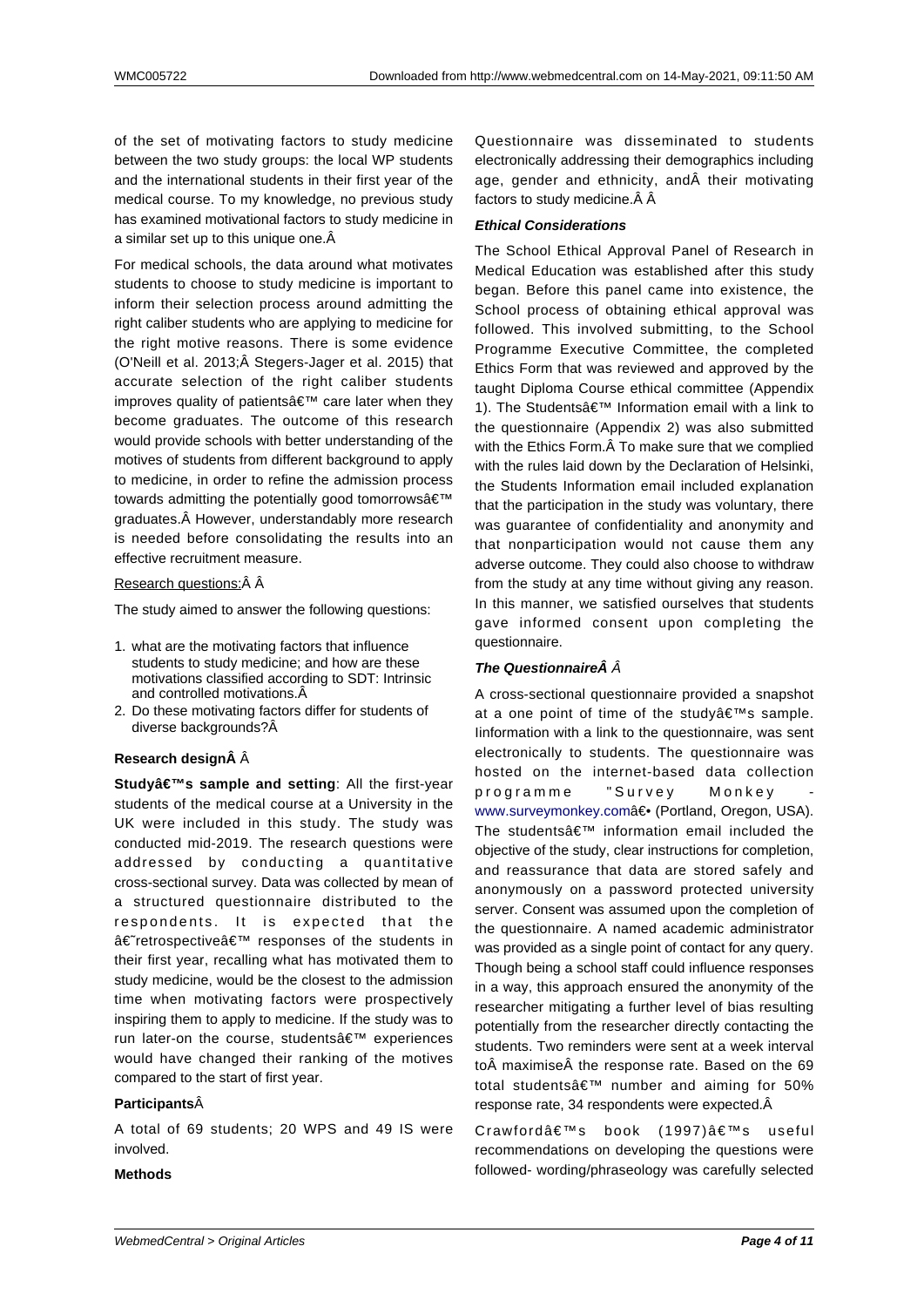with no ambiguity to avoid pushing respondents towards one motive or another. The questionnaire was then tested running it by few colleagues per Fan and Yan (2010) systematic review. This allowed final refining of the questions reaching reasonable satisfaction that themes of motives are adequately and distinctively covered, aiming to gauge honest genuine responses.

## **Synthesizing A** the Questions (Q)  $\hat{A}$

The systematic review of Goel et al. (2018), gave the following numerous motives, grouped along their similarities under the following 6 main themes: $\hat{A}$  Å

1) Altruistic motive, desire to help/work with people  $(Skatova $\hat{A}$  and Ferauson. 2014: Wouters et al.$ 2017)Â

- Helping people and patients get healthier, $\hat{A}$
- Interest in people,
- Willingness to sacrifice, $\hat{A}$   $\hat{A}$

2) Intellectual satisfaction with science and research opportunities (Girasek et al. 2011; McHarg et al. 2007)Â

- Balance between theoretical and practical learning,
- High school academic achievement, $\hat{A}$   $\hat{A}$
- Scientific and research interest, $\hat{A}$   $\hat{A}$

3) Curing and preventing disease, in community and globally (Heikkil $\tilde{A}$ ¤ et al. $\hat{A}$  2015) $\hat{A}$ 

- A role in community health,  $\hat{A}$
- A role in public/global health, $\hat{A}$
- Giving back to society,  $\hat{A}$   $\hat{A}$
- 1. Encouragement (or pressure) by family or friends, role model (HeikkilĤ et al. 2015; Pruthi et al. 2013; McHugh et al. 2011; Â Gy?rffy et al. Â 2016) Â
- $\bullet$  Friends/relatives studying medicine, $\hat{A}$
- Parents doctors themselves, $\hat{A}$   $\hat{A}$
- $\bullet$  Role model, $\hat{A}$
- 1.  $5.\hat{A} \hat{A} \hat{A} \hat{A} \hat{A}$  Financial stability and employability (Gy?rffy et al. $\hat{A}$  2016) $\hat{A}$
- Greatly needed on the job market, $\hat{A}$
- Income, $\hat{A}$   $\hat{A}$
- Stable job and safe career, $\hat{A}$   $\hat{A}$
- 1. Social status/prestige (Skatova and Ferguson, 2014)Â
- Great social and professional status/respect, $\hat{A}$
- Globally $\hat{A}$  recognised $\hat{A}$  field. $\hat{A}$
- Reputation, $\hat{A}$   $\hat{A}$

Based on the important paper of Wouters et al. (2017) the 6 main themes motivating factors were $\hat{A}$  categorised $\hat{A}$  along SDT to intrinsic (1,2,3) and extrinsic (4,5,6). These translated to the 6 questions (4-9) of the questionnaire (Table 1). The 3 intrinsic motives are mainly about a willingness to serving people, community and society. The 3 extrinsic motives are about materialistic rewards. These themes appeared to be balanced and distinct even when there is some overlap and above all supported by the literature quoted above. Â

Â

The questionnaire (Appendix 2) contained 10 questions, first 3 corresponded to age, gender, and entry route. Question 4-9 corresponded the 6 motives to study medicine. Q10 was about ethnicity. After collating responses, the decision was made not to run analysis pertinent to ethnicity. This is because the international students came from 16 different background and thus one cannot run any meaningful analysis even if merging ethnicity into broader categories as the number will remain relatively small. Â Â

Â

## **Data analysis**

Before starting the analysis, data cleaning was performed omitting any duplications or errors. There was no missing data for the SPSS to compensate. Data pulled together and presented in figures. A Normality of data was tested by means of the D'Agostino-Pearson<sup>1</sup>test p-values < 0.05 indicating violations of normality). t-test compared between means and standard deviations with continuous data.Ä Man-Whitney<sup>2</sup>test was used when a violation of normality [w](https://word-edit.officeapps.live.com/we/wordeditorframe.aspx?ui=en-GB&rs=en-GB&hid=TL0y6ATdc0e6DbWpd01YmQ.0&wopisrc=https%3A%2F%2Fwopi.onedrive.com%2Fwopi%2Ffiles%2F745BF49A6C20795C!288&wdnd=1&wdprevioussession=40068352%2D9387%2D4241%2Da1f5%2D66e603d430af&wdnewandopenct=1567361908483&wdo=7&wdpreviouscorrelation=b61ed398%2D6bf5%2D4ffa%2D8653%2Db8e5db9795fb&wde=docx&sc=host=&qt=Folders&mscc=1&wdp=0&uih=OneDrive&wdorigin=Unknown&jsapi=1&newsession=1&corrid=d9a91d02-d1ea-49f7-81ac-69e1c782e33a&usid=d9a91d02-d1ea-49f7-81ac-69e1c782e33a&instantedit=1&wopicomplete=1&wdredirectionreason=Unified_SingleFlushFallback#_ftn2)as found. A By means of Ms Excel 2010 and GraphPad Prism (v.7), a series of statistical tests were performed looking for a statistically significant differen[c](https://word-edit.officeapps.live.com/we/wordeditorframe.aspx?ui=en-GB&rs=en-GB&hid=TL0y6ATdc0e6DbWpd01YmQ.0&wopisrc=https%3A%2F%2Fwopi.onedrive.com%2Fwopi%2Ffiles%2F745BF49A6C20795C!288&wdnd=1&wdprevioussession=40068352%2D9387%2D4241%2Da1f5%2D66e603d430af&wdnewandopenct=1567361908483&wdo=7&wdpreviouscorrelation=b61ed398%2D6bf5%2D4ffa%2D8653%2Db8e5db9795fb&wde=docx&sc=host=&qt=Folders&mscc=1&wdp=0&uih=OneDrive&wdorigin=Unknown&jsapi=1&newsession=1&corrid=d9a91d02-d1ea-49f7-81ac-69e1c782e33a&usid=d9a91d02-d1ea-49f7-81ac-69e1c782e33a&instantedit=1&wopicomplete=1&wdredirectionreason=Unified_SingleFlushFallback#_ftn2)e between responses of males and females, younger (17-20 years old) and older students (21-25 years old), and WPS and IS, to each 4-9 question corresponding to motivating factors 1-6.

For the t-test, the following two-tailed hypotheses were used:Â

- $\cdot$  H $\hat{A}$  = there is no difference between the means of the two groups  $\hat{A}$
- $\cdot$  H<sub>1</sub> $\hat{A}$  = there is a difference between the means of the two groups $\hat{A}$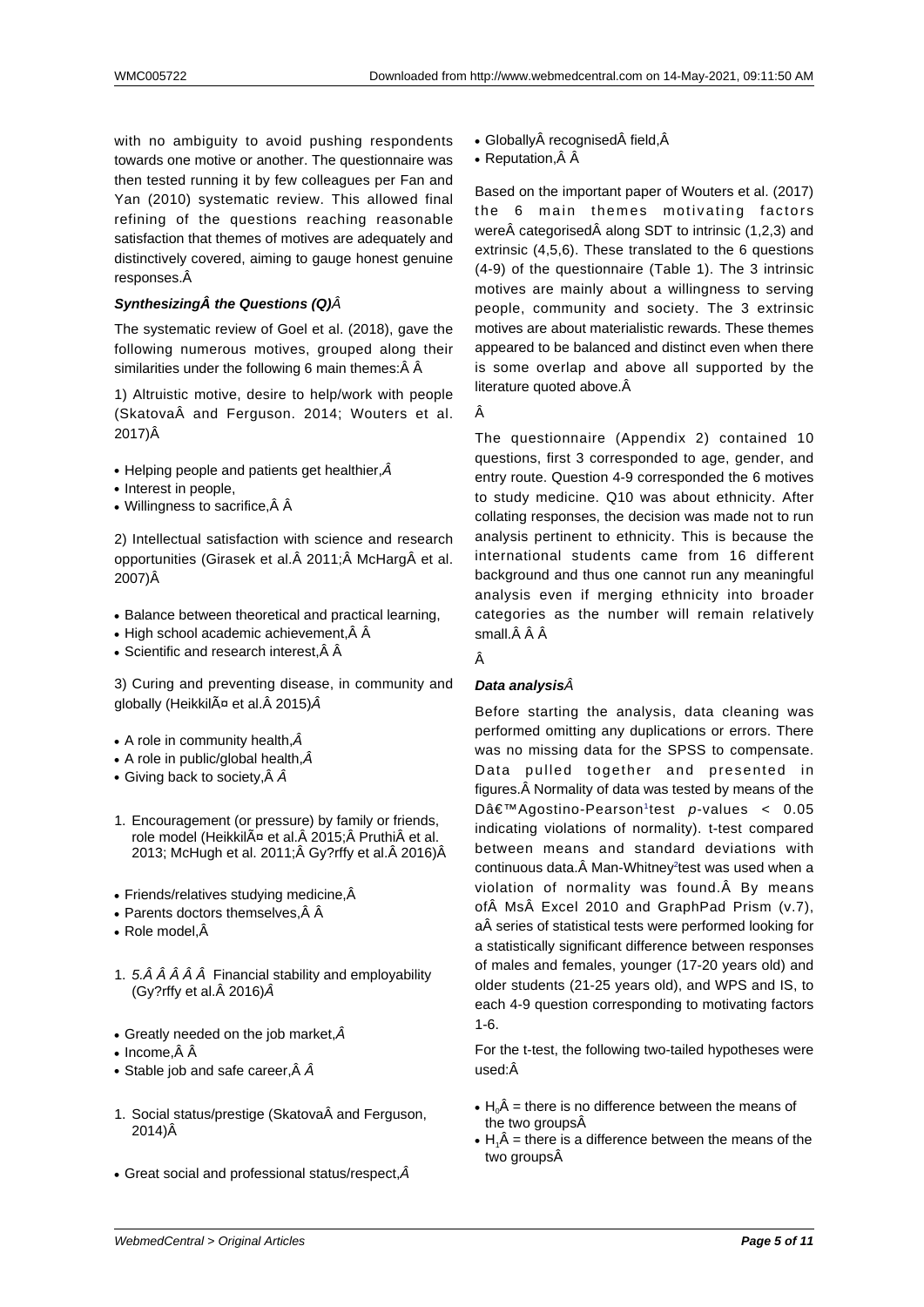For the Mann-Whitney test<sup>[1]</sup> $\hat{A}$  two-tailed hypotheses were used:Â Â

- $\cdot$  H<sub>0</sub> $\hat{A}$  = the distributions of responses from both groups are identical
- $\cdot$  H<sub>1</sub> $\hat{A}$  = the distributions of responses from both groups are not identical

Correlations were explored using SPSS Statistics (IBM Corp. Released 2013. IBM SPSSStatistics for Windows, Version 25. Armonk, NY: IBM Corp). P-value  $\langle$  0.05Å utilisedÅ to show statistically significant differences between any two groups. Â Â

------------------------------------------------------------------------ ------------------------------------------------------------------------ -------------------------

[1] The D'Agostino a E™s K2 test is a goodness-of-fit test of normality of data. It is based on the observation of the sample kurtosis and skewness, testing the null hypothesis that the distribution of data is not skewed and/or kurtic.

2 The Mann-Whitney test, also called the Wilcoxon rank sum test, is a nonparametric test that compares two unpaired groups. To perform the Mann-Whitney test, values are first ranked from low to high, paying no attention to which group each value belongs. The smallest number gets a rank of 1. The largest number gets a rank of n, where n is the total number of values in the two groups. Values are then averaged in each group, and if the mean of the two ranks in the two groups are very different, the P value will be small. Medians are used to indicate the magnitude of the difference.

### **Results** $\hat{A}$  (Table 2)

33 (18 males and 15 females) out of total 69 students responded resulting in a 48% response rate, thus the planned response rate target of 50% was closely achieved. 12 out of 20 (60%) WPS and 21 out of 49 (43%) IS responded.

A statistically significant difference (p< 0.05) was found between the responses to  $Q8$ :  $â \epsilon$ <sup>\*</sup>financial stability and employability' of the older students (median value  $= 3$ ) and the vounger students (median value=2), Mann-Whitney $\hat{A}$  U=2.5. Therefore, the null hypothesis that the two groups have equal means was rejected concluding the older students were more motivated by financial incentives than the younger students. $\hat{A}$ 

Another statistically significant difference (p< 0.05) was found between the responses to Q8 of IS (mean value=2.2) and WP students (mean value=1.58), $\rm \AA$   $t_{\text{\tiny (30)}\rm \AA}$ =2.06. Therefore, the null hypothesis that the two groups have identical distributions was rejected concluding the IS were more motivated by financial incentives than the WPS. In all other cases, no statistically significant differences were found including gender. Being male or female displayed no effect on the responses to any of the 6 motives (see p values in Table 2).

A correlation analysis carried out to investigate any relation between students' responses at Q4.5,6 (the intrinsic motives: altruistic motives to helping people, intellectual satisfaction, curing and preventing diseases), and at Q7,8,9 (the extrinsic motives: parental encouragement, financial stability and employability, prestige and status). Pearson's correlation coefficient was used (Table 3). Â Â The correlation coefficient, is a measure of effect size, expressed on a continuous scale rather than correlation/no correlation. A range between 0.350 and 0.500 indicates a moderate correlation (Weinberg and Abramowitz, 2002, p.136).

 In terms of the intrinsic motives, moderate positive correlation (0.412) was observed between responses to Q4  $\hat{a} \in \hat{a}$  altruistic motives to helping people $\hat{a} \in \hat{a}$  and  $Q6$   $â€$  curing and preventing diseases $â€$ <sup>™</sup> which seems intuitive (hypothesis tested at alpha=0.05). Â In terms of the extrinsic motives, moderate positive correlation (0.352) was also observed between responses to  $Q8$   $â \in$ "financial stability, and employability' and Q9 †prestige and status.â€<sup>⊤м</sup> Â

In terms of all the 6 motives, moderate negative correlation (-0.435) was found between Q6  $a \in \text{curing}$ or preventing diseases $\hat{a} \in \mathbb{N}$  of the intrinsic motives and Q9  $\hat{a} \in \hat{b}$  prestige and status $\hat{a} \in \hat{b}$  of the extrinsic motives. $\hat{A}$   $\hat{A}$ 

## **Discussion**

 The summary findings of this exploratory study were:Â

- 1. The †olderâ€<sup>™</sup> and †Internationalâ€<sup>™</sup> students seemed to be more motivated by financial incentives than the â€~younger' and †WP' students respectively.Â
- 2. Among all intrinsic motives only one moderate positive correlation was found between responses to  $\hat{a} \in \hat{a}$  altruistic motives to helping people $\hat{a} \in \hat{a}$  and †curing and preventing diseases. a €™Â Â
- 3. Among all extrinsic motives only one moderate positive correlation was found between responses to †financial reasons, employability a f<sup>™</sup> and †prestige and status. a E<sup>™</sup>Â
- 4. Among all 6 motives only one moderate negative correlation between  $\hat{a} \in \tilde{c}$  curing or preventing diseases $\hat{a} \in \mathbb{N}^N$  of the intrinsic and  $\hat{a} \in \mathbb{N}$  prestige and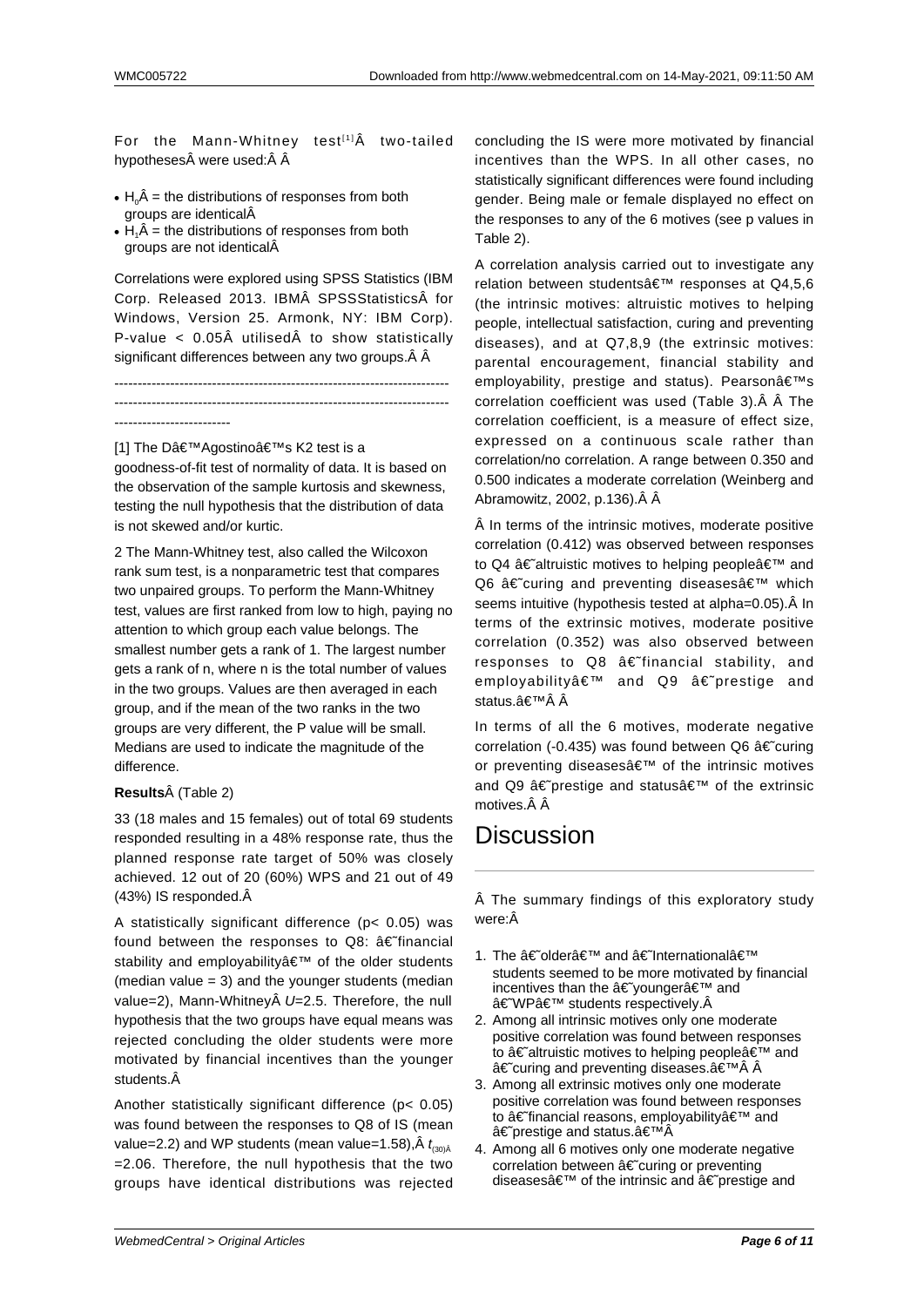status $\hat{a} \in \mathbb{M}$  of the extrinsic motives. $\hat{A}$ 

A correlation can be either positive or negative. A positive correlation means an increase in scoring to one motive corresponds to an increase in scoring to the other motive. $\hat{A}$   $\hat{A}$  A negative correlation means an increase in scoring to one motive corresponds to a decrease in scoring to the other motive.  $\hat{A}$   $\hat{A}$ 

The evidence from Berdud et al. (2016) implies that doctors generally are intrinsically motivated to study medicine for altruistic desire to help people and community. But under the influence of some other â€~controlling' forces, the student may consider a course other than medicine $\hat{A}$  such as physiotherapy that serves their altruistic motive but accepts part-time applicants. This would enable them to fulfil the duty of working while studying to earn living for their dependent family. Frenk $\hat{A}$  et al. $\hat{A}$  (2010), referred to the complex interplay of the motivating and demotivating factors that influence the self-motivation choice. Â Extrinsic factors can be demotivating; e.g. the need to undergo complex selection processes (Wright, 2015), length of study (Southgate et al. 2015), work–life balance (McHarg et al. 2007), negative media press (Harrison et al. 2003); discouragement by others (Freeman et al. 2016). Extrinsic factors can also be motivating such as  $\hat{a} \in \tilde{g}$  growing up in a family where parents are themselves doctors. This may be related to accessing work experience opportunities impacted positively on students wishing to study medicine (Greenhalgh et al. 2004). This may result in negative feelings that demotivate other students if they lack the network to access work experience (Freeman et al. 2016; Rao ad Flores, 2007). The power of autonomous motivation can be pivotal to overcome the demotivating forces and allow student to persevere.

Comparing globally, Goel et al. (2018) found in his systematic review that the main motives for students world-wide, were scientific (passion for research); societal (wealth and prestige); and humanitarian (serving the poor) in high income; in upper-middle income; and in lower-middle income countries respectively. Interestingly, their findings mirror Maslow's theory of hierarchy of needs (1943), This refers to motivation to satisfy the basic â€~deficient needs' of †helping people' at first level moving upwards in the hierarchy to satisfy the  $\hat{a} \in \hat{a}$  arowth need $\hat{a} \in \hat{a}$  of a  $\hat{a} \in \hat{a}$  finance reward and employability' moving further upwards to satisfy the highest layer of  $\hat{a} \in \tilde{a}$  arowth need $\hat{a} \in \tilde{a}$  that is a †passion in research' after becoming financially stable where money is not anymore a motive.

Being male or female displayed no effect on the responses to any of the 6 motives. This was somehow surprising, since gender was found to be an important predictor in literature. Males showed higher extrinsic motivation than females. Females in Kusurkar et al. (2010) study showed higher self-controlled motivation. The findings from Buddeberg-Fischer et al. (2003) were similar but the magnitude of the motivation differed. Boontarika and Kuasakabe (2013) found that motivation by family seems to positively correlate with female gender, a noted observation across different cultures according to Tanaka et al. (2009). A possible explanation may be females are closer to family than males and this remains true across culture. $\hat{A}$ 

Interestingly, male students (McManus et al. 2006) of low socioeconomic status (Greenhalgh et al. 2004) displayed more extrinsic motives, compared to white female students who displayed more altruistic motives (G?siorowski et al. 2015; Gy?rffy et al. 2016). Suggesting that gender, socioeconomic status, and perhaps ethnicity do influence these motives. However, no effect of gender was found in this study. Possible explanation would be the unique makeup of the studies students and the small sample number.

#### **Biases** $\hat{A}$   $\hat{A}$

It is important to keep an element of doubt on the accuracy of data collection and results. There is a risk that students may not give their real answers but those deemed politically correct. Realistically, early vears' students are not widely aware of the â€~politically-correct answer game'. Equally, a surge of positivism risks adapting the face value of the results rather. The critical realism is to acknowledge our limited ability to know whether students gave really their honest answers. A degree of realism must remain accepting we will never be able to get into students $\hat{\mathbf{a}} \in \mathbb{M}$  minds to ensure authentic findings. $\hat{\mathbf{A}}$ 

Another disadvantage of using questionnaires, is that students may interpret the questions' information differently with no opportunity to clarify the misunderstanding, since all done electronically, resulting potentially in limited discovery. The NIHR Surveys and Questionnaires Revision, (2009) accepted that surveys can tell us †how ' the study sample think in a certain way, but they do not tell us â€~why' this is the case.

#### **Strength of the research design Â**  $\hat{A}$

From start, the process of preparing the questionnaire involved combining the wide range of knowledge extracted from literature, and practice. Substantial thinking and consideration went into carefully designing the structured questionnaire. Piloting the questionnaire first with staff, seniors and juniors,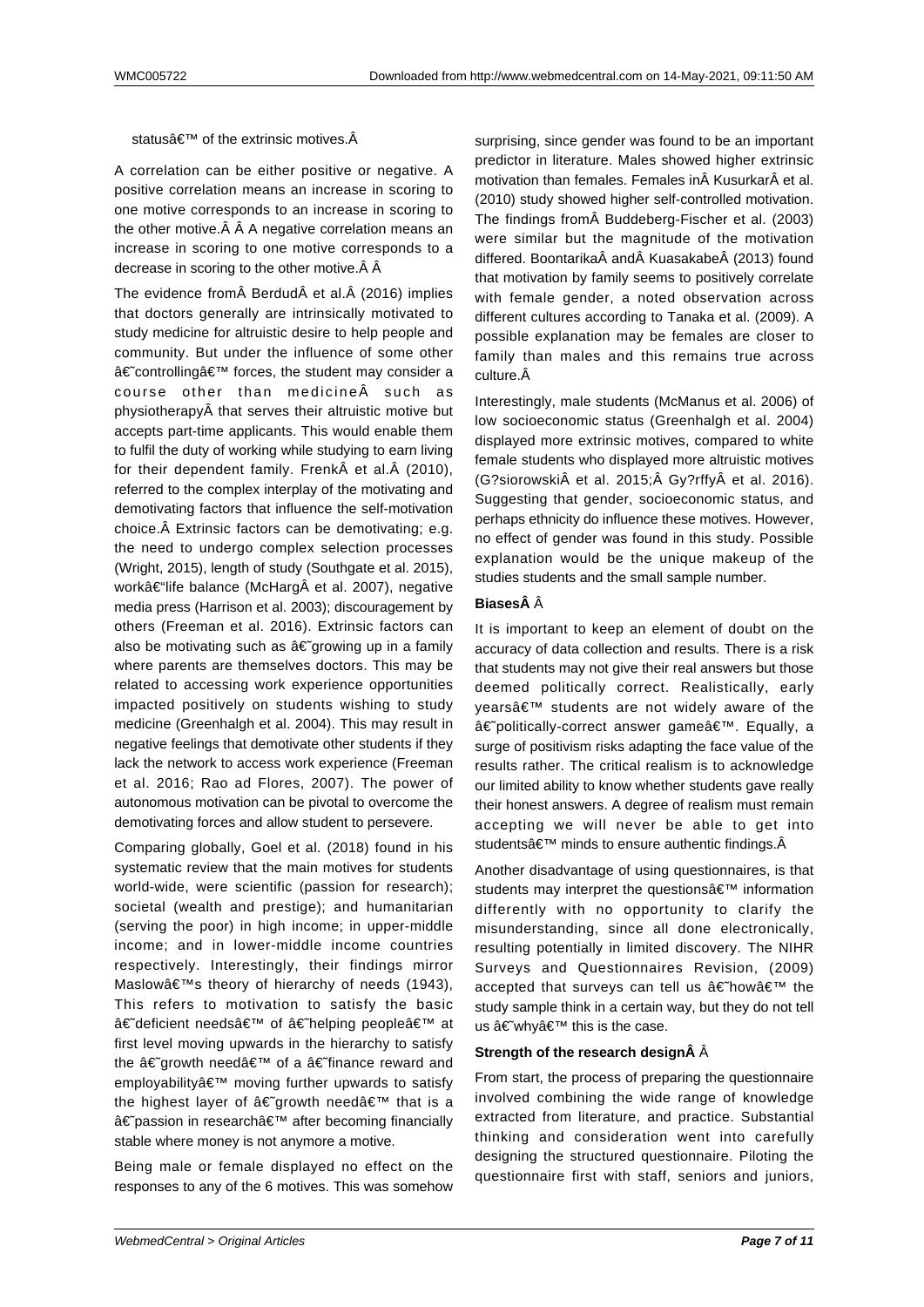allowed useful discussions and amendments ensuring it is workable when involving students. In this manner the two processes of research and action were intertwined. Keeping the researcher anonymised, tends to allow participants to respond more authentically. $\hat{A}$   $\hat{A}$ 

Running the survey at the start of year 1, would capture authentically what motivate students to consider medicine. That way there is an argument to run it even earlier: at A-level. Later, on the medical course, students' responses are likely to be influenced by their individual experiences in the medical school within the miso/exo/macrosystem as well as the microsystem: family, and community (Pfarrwaller et al. 2017).

These 6 questions are closed question to which students will answer agreeâ€"disagree. The advantage is that they provide answers readily for a straightforward analysis. The disadvantage though, they suggest answers that students may not really considered. In contrast, open-ended question does give students opportunity to use their own words. The caveat is that students may not be able to articulate in writing their thinking.

### **Limitation of the study**

There were three main limitations. First- relying on surveys' response rate, poses the question whether it is rigorous enough but just under 50% response rate is significant. The studied sample was small from the outset; hence this was exploratory study. Second- the key question remains about the generalisability of results, in that the magnitude of the correlation observed is limited to a small cohort and hence the probability of observing at least one significant result just due to chance- known as false positive or type 1 errors. Nevertheless, the correlations reported may be informative of the degree of association between the variables observed in this exploratory study. Future study could verify the results with a larger student sample. A Additionally, the study sample was of a unique makeup of students of WPS and IS coming from different countries, races and ethnicity; hence again the inability to  $\tilde{A}$  generalise. Results therefore, would not apply to wider range student population in other medical schools. Having said that the tests that were selected were correct and hence the analysis was correct. $\hat{A}$   $\hat{A}$  Social sciences generally look at soft output such as motivations hence the need for larger samples to make strong inferences. A Third- the questions were $\hat{A}$  synthesised $\hat{A}$  along a carefully- thought process based on published literature and questionnaires that looked at the same research questions. However, these very 6Å synthesisedÅ questions were not validated in a previously validated questionnaire. Nevertheless, a substantial volume of literature over the last few decades (Deci and Ryan, 1985; Sicilinai, 2009; Weinstein and Ryan, 2010; Makris and Siciliani, 2013) categorised the †helping people' and the †intellectual aspect of medicine a imedicine as intrinsic motivators; while the  $a \in \text{``final}$  rewards and employability' were considered extrinsic factors. This is identical to how the questions were categorised in this exploratory study.

#### **Impact on research**

This exploratory study recommends running the survey longitudinally in every academic year from year 1 to 5 to observe any accumulative effect of variables like age, gender, ethnicity and socio-economic class on motives for studying medicine over long period time with larger sample. $\hat{A}$ 

A study can be set up to investigate combining of high/low levels of intrinsic and controlled motivations, resulting in individual motivational profile of each student. This may correlate better with the performance outcomes of the individual students. This is because the individual students  $\hat{\mathbf{a}} \in \mathbb{M}^m$  motivational profile is likely to influence their academic performance Vansteenkiste et al. 2009; Ratelle et al. 2007.

### **Conclusion**

In answering whether the motivating factors differ for students of different background, this study showed that the  $\hat{a} \in \hat{a}$  financial stability and employability $\hat{a} \in \hat{a}$ theme tends to be less significant motivator for the younger students compared to the older ones. It appears that it is also less significant motivator for the WP students who came from diverse, less advantaged background, compared to the internationally students who came from diverse but perhaps more affluent background. This may imply that the younger students and the WP students were more inspired by the positive attitude of  $\hat{a} \in \tilde{a}$  autonomous intrinsic motivationâ€<sup>™</sup>. Â

#### **Acknowledgment**

This article was adapted from research conducted and submitted to obtain the Postgraduate Degree of Diploma for Health Professionals from University of Birmingham, UK.

The Author would like to thank Dr Emanuele Fino, Senior Lecturer in Psychology, Nottingham Trent University, for his input into the statistical analysis.

No financial interest or benefit to declare.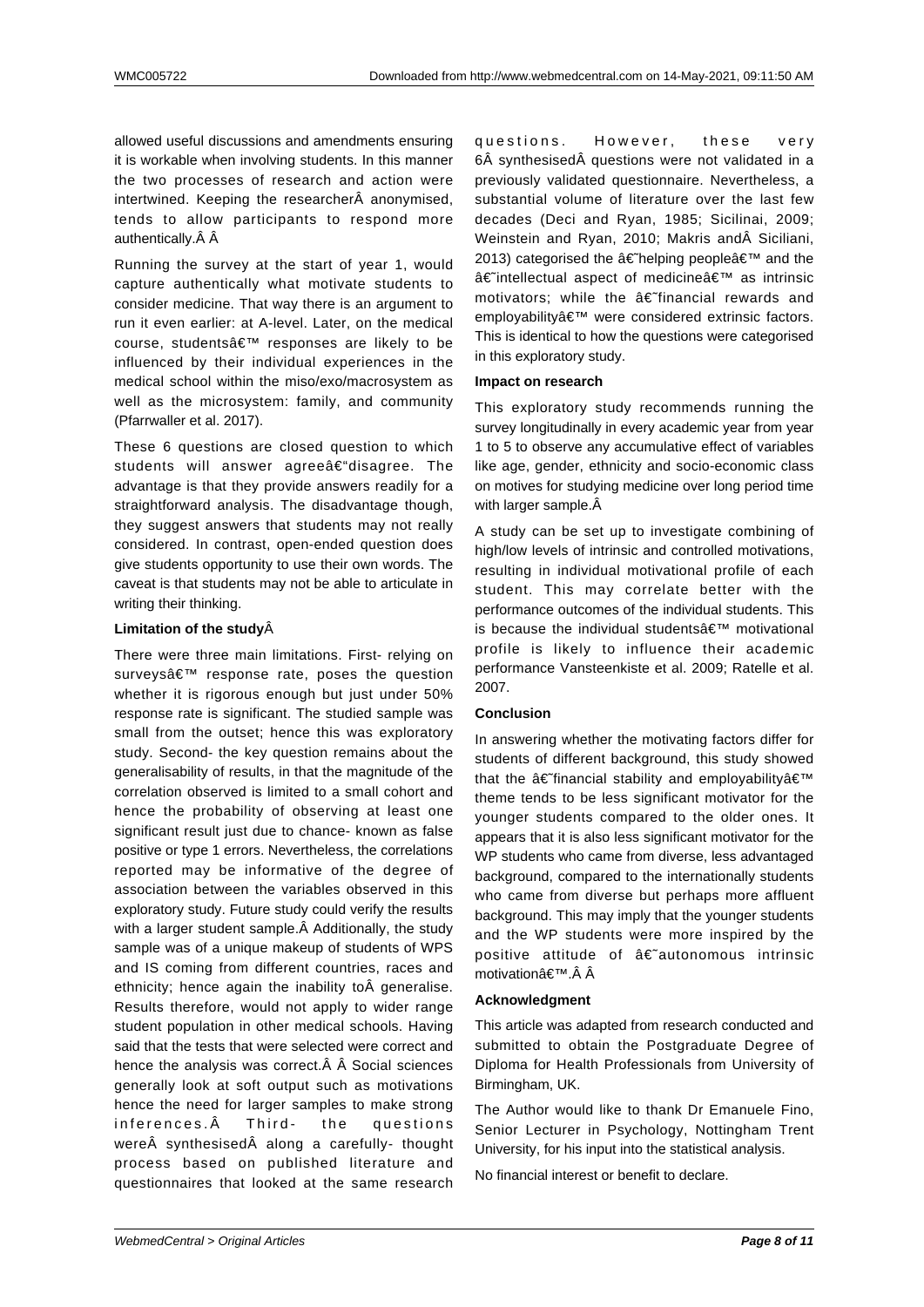## References

Baumeister, RF, Leary MR. (1995). The need to belong: desire for interpersonal attachments as a fundamental human motivation."Â Psychological bulletin 117, no. 3: 497.

Berdud M, Cabases J, Nieto J. (2016). Incentives and intrinsic motivation in healthcare', ScienceDirect 30 (6): 408-414.

Boggiano AK, Flink C, Shields A, Seelbach A, Barrett M. (1993.) Use of techniques promoting students' self-determination: Effects on students' analytic problem-solving skills. Motivation and Emotion. 1993;17:3 19-336.

Boontarika N, Kusakabe K. (2013). Issues challenging future Thai elder care by women and family. Â Intern J Sociol Soc Policy. $\hat{A}$  33(1/2):21 $\hat{a} \in \hat{B}$  32.

Brissette A, Howes D. (2010). Motivation in medical education: a systematic review. Web Med Central Med Educ. 1(12):WMC001261.

Buddeberg-Fischer B, Klaghofer R, Abel T, Buddeberg C. (2003). The influence of gender and personality traits on the career planning of Swiss medical students. Swiss Med Wkly 133(39â€"40):535â€"540.

Crawford IM. (1997). Marketing Research and Information Systems. (Marketing and Agribusiness Texts - 4). Chapter 4: Questionnaire Design. Rome, Italy. ISBN 92-5-103905-4.

Csikszentmihalyi, M., & Rathunde, K. (1993). The measurem[ent of flow in everyday life: Toward](http://www.fao.org/3/W3241E/w3241e05.htm#chapter%204:%20questionnaire%20design) a theory of emergent motivation.

Curtis, Sally, Carolyn Blundell, Christine Platz, and Linda Turner. (2014). "Successfully widening access to medicine. Part 1: recruitment and admissions."Â Journal of the Royal Society of Medicine A 107, no. 9: 342-346.

Deci, E. L., Connell, J. P., Ryan, R. M. (1989). Self-determination in a work organization. A Journal of applied psychology, $\hat{A}$  74(4), 580.

Deci EL, Ryan RM. (2008). "Facilitating optimal motivation and psychological well-being across life's domains―: Correction to Deci and Ryan. (2008): 262.

Deci EL, Ryan RM. (1985). Intrinsic Motivation and Self-Determination in Human Behavior. New York: Plenum; 1985.

Deci EL, Ryan RM. (2000). The "What" and "Why" of goal pursuits: Human needs and the self-determination of behavior. Psychological Inquiry.

### 11:227-268.

Fan W, $\hat{A}$  Yan Z. $\hat{A}$  (2010). Factors affecting response rates of the web survey: A systematic review. Comput Human Behav. 26( 2): 132–Â 9.

Freeman BK, Landry A, Trevino R, et al. (2016). Understanding the leaky pipeline: perceived barriers to pursuing a career in medicine or dentistry among underrepresented-in-medicine undergraduate students. A Acad Med, 91:987-93.

Frenk J, Chen L, Bhutta ZA, et al. (2010), Health professionals for a new century: transforming education to strengthen health systems in an interdependent world. The Lancet, 376:1923–58.Â

Garlick, Pamela B., and Gavin Brown. (2008a). "Widening participation in medicine." Bmi 336, no. 7653: 1111-1113.

Garlick, Pamela B., Gavin Brown, John Rees, and Anne Greenough. "Broadening Access to Medicine: The extended medical degree programme at King's―. (2008b). BMJ: British Medical Journal 336, no. 7656: 1264.

G?siorowski J, Rudowicz E, Safranow K. (2015). Motivation towards medical career choice and future career plans of polish medical students. A Adv Health Sci Educ Theory Pract, 20(3): 709–725.

Girasek E, Moln $\tilde{A}_{I}$ r R, Eke E, et al. $\hat{A}$  (2011). The medical career choice motivations â€" Results from a Hungarian study. Open Med, 6:502–9.

Goel, Sonu, Federica Angeli, Nonita Dhirar, Neetu Singla, and Dirk Ruwaard. (2018). "What motivates medical students to select medical studies: a systematic literature review."Â BMC medical education  $\hat{A}$  18, no. 1: 1-10.

Gorard, S. and Smith, E. (2007). Do barriers get in the way? A review of the determinants of post?16 participation. Â Research in Post-Compulsory Education, $\hat{A}$  12(2), pp. 141-158.

Greenhalgh T, Seyan K, Boynton P. (2004). "Not a university type": focus group study of social class, ethnic, and sex differences in school pupils' perceptions about medical school. Â BMJ, 328:1541Â

Grolnick WM, Ryan RM. (1987). Autonomy in children's learning: An experimental and individual difference investigation. journal of Personality and Social Psychology. 52:890-898.

Gy?rffy Z, BirkÂis E, SÂindor I. (2016). Career motivation and burnout among medical students in Hungary - could altruism be a protection factor? Â BMC Med Educ, 16:1.

Hardre PL, Reeve J. (2003). A motivational model of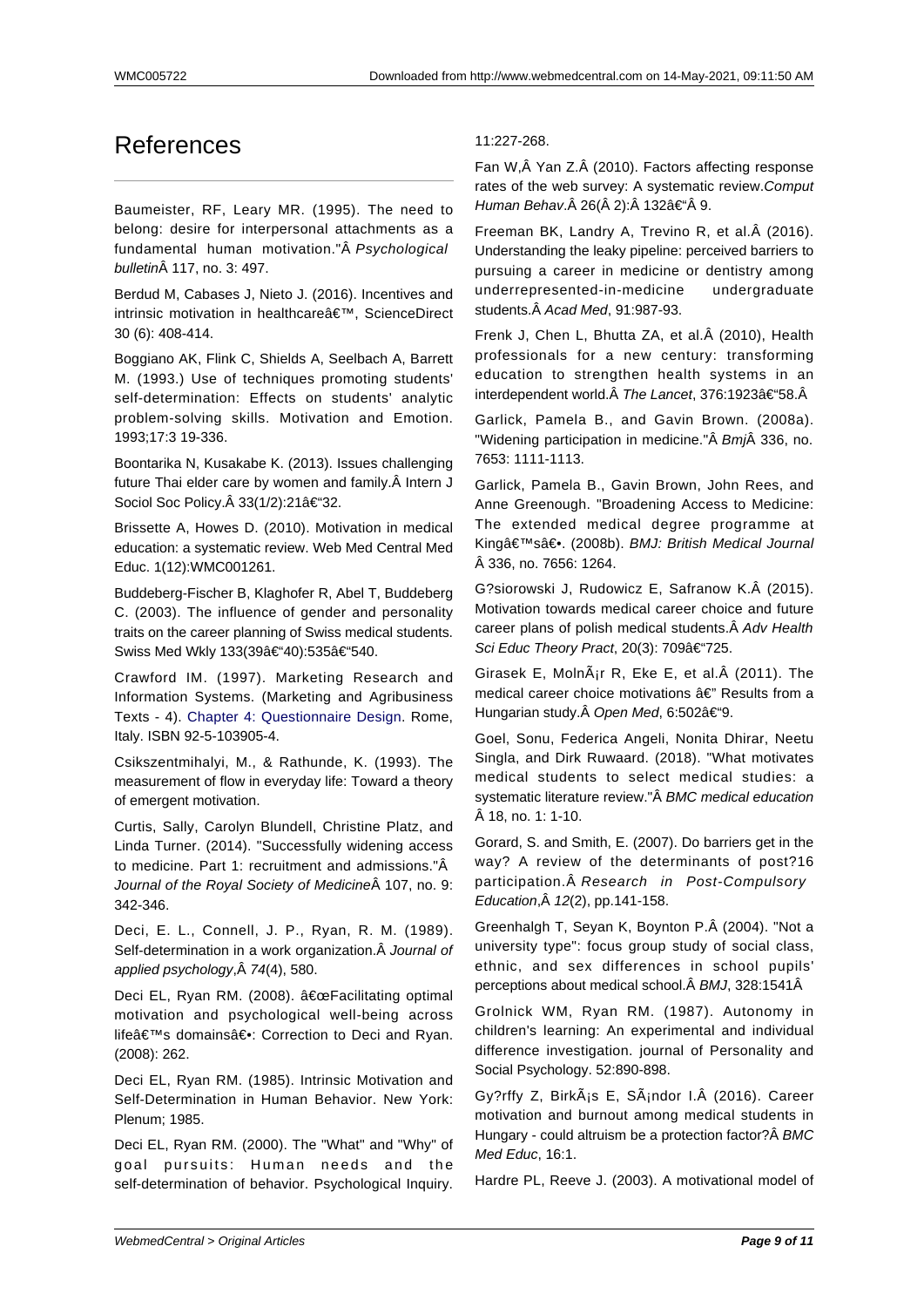rural students' intentions to persist in, versus drop out of, high school. journal of Educational Psychology. 95:347-356.

Harrison R, Turney B, Blundell A. (2003). Motivation and insight of students considering a career in medicine. Â Med Teach, 25:669.

Harter S. (1978). "Effectance motivation reconsidered. Toward a developmental model."Â Human development 21, no. 1: 34-64.

HeikkilĤ TJ, HyppĶlĤ H, VĤnskĤ J, et al. (2015). Factors important in the choice of a medical career: a Finnish national study. Â BMC Med Educ, 15:169.

https://www.rdsyh.nihr.ac.uk/.../12\_Surveys\_and\_Que stionnaires\_Revision\_2009.pdf

Kusurkar, R. A., Th J. Ten Cate, M. Van Asperen, and G. Croiset. (2011). "Motivation as an independent and [a dependent variable in medical education: a review of](http://www.webmedcentral.com/https://www.rdsyh.nihr.ac.uk/.12_Surveys_and_Questionnaires_Revision_2009.pdf) the literature." $\hat{A}$  *Medical teacher* $\hat{A}$  33, no. 5: e242-e262.

Kusurkar R, Krui twagen C, Ten Cate O, Croiset G. (2010). Effects of age, gender and educational background on strength of motivation for medical school. Adv Health Sci Educ Theory Pract. 15(3):303–313.

Maslow, A. H. (1943). A Theory of Human Motivation. Psychological Review, 50(4), 370- 96.

Makris M, Siciliani L. (2013). Optimal incentive schemes for altruistic providers. J Pub Ec Theory., 15:675-699.

McHugh SM, Corrigan MA, Sheikh A, et al. Â (2011). A study of the factors influencing school-going students considering medical careers. Surgeon, 9:191–4.

McHarg J, Mattick K, Knight LV. (2007). Why people apply to medical school: implications for widening participation activities. Med Educ, 41:815–21.

McManus IC, Livingston G, Katona C. (2006). The attractions of medicine: the generic motivations of medical school applicants in relation to demography, personality and achievement. Â BMC Med Educ, 6:11.

O'Neill L, Vonsild MC, Wallstedt B, et al. (2013). Admission criteria and diversity in medical school. Med Educ, 47:557–61.Â

Pfarrwaller E, Audétat MC, Sommer J,Â

Maisonneuve H, Bischoff T, Nendaz M, et al. (2017). An Expanded Conceptual Framework of Medical Students' Primary Care Care er Choice. Acad Med[, Nov;92\(11](https://www.ncbi.nlm.nih.gov/pubmed/?term=Pfarrwaller%20E%5BAuthor%5D&cauthor=true&cauthor_uid=28379931)):[1536-1542.](https://www.ncbi.nlm.nih.gov/pubmed/?term=Aud%C3%A9tat%20MC%5BAuthor%5D&cauthor=true&cauthor_uid=28379931)

[Price J, Williams](https://www.ncbi.nlm.nih.gov/pubmed/?term=Maisonneuve%20H%5BAuthor%5D&cauthor=true&cauthor_uid=28379931) G, [Wiltshire E](https://www.ncbi.nlm.nih.gov/pubmed/?term=Bischoff%20T%5BAuthor%5D&cauthor=true&cauthor_uid=28379931)B. [\(1994\). Influ](https://www.ncbi.nlm.nih.gov/pubmed/?term=Nendaz%20M%5BAuthor%5D&cauthor=true&cauthor_uid=28379931)ence of motivational and demographic factors on performance in the medical course: A prospective study. Medical Education. 28:107-1 15.

Pruthi S, Pandey R, Singh S, et al. $\hat{A}$  (2013). Why does an undergraduate student choose medicine as a career. Natl Med J India, May-Jun;26(3):147-9.

Rao V, Flores G. (2007). Why aren't there more African-American physicians? A qualitative study and exploratory inquiry of African-American students' perspectives on careers in medicine. Â J Natl Med Assoc, 99:986.

Ratelle CF, Guay F, Vallerand RJ, Larose S, Senecal C. Autonomous, controlled, and amotivated types of academic motivation: A person -oriented analysis. (2007). Journal of Educational Psychology. 99:734- 746.

Reis HT. (1994). "Domains of experience: Investigating relationship processes from three perspectives."Â Theoretical frameworks for personal relationships. 87-110.

Ryan RM, Deci EL. (2000). Intrinsic and extrinsic motivations: Classic definitions and new directions. Contemporary Educational Psychology. 25: 54-67.

Siciliani L. (2009). Paying for performance and motivation crowding out. Ec Letters., Â 103:68-71.

Skatova A, Ferguson E. (2014). Why do different people choose different university degrees? Motivation and the choice of degree. Â Front Psychol, 5, 1244.

Soenens B, Vansteenkiste M. Antecedents and outcomes of selfdetermination in 3 life domains: The role of parents' and teachers' autonomy support. (2005). Â journal of Youth and Adolescence. 34:589-604.

Southgate E, Kelly BJ, Symonds IM. (2015). Disadvantage and the 'capacity to aspire' to medical school. Med Educ, 49:73–83.

SPSSStatistics (IBM Corp. Released (2013\_. IBM SPSS Statistics for Windows, Version 25. Armonk, NY: IBM Corp), older version was 2002.

Stegers-Jager KM, Themmen AP, Cohen-Schotanus J, et al. (2015). Predicting performance: relative importance of students' background and past performance. Med Educ, 49:933–45. Â

Steven K, Dowell J, Jackson C and Guthrie B. (2016). Fair access to medicine? Retrospective analysis of UK medical schools application data 2009-2012 using three measures of socioeconomic status. Â BMC medical education, $\hat{A}$  16(1), pp.1-10.

Tanaka M, Mizuno K, Fukuda S, Tajima S, Watanabe Y. (2009). Personality traits associated with intrinsic academic motivation in medical students. Â Med